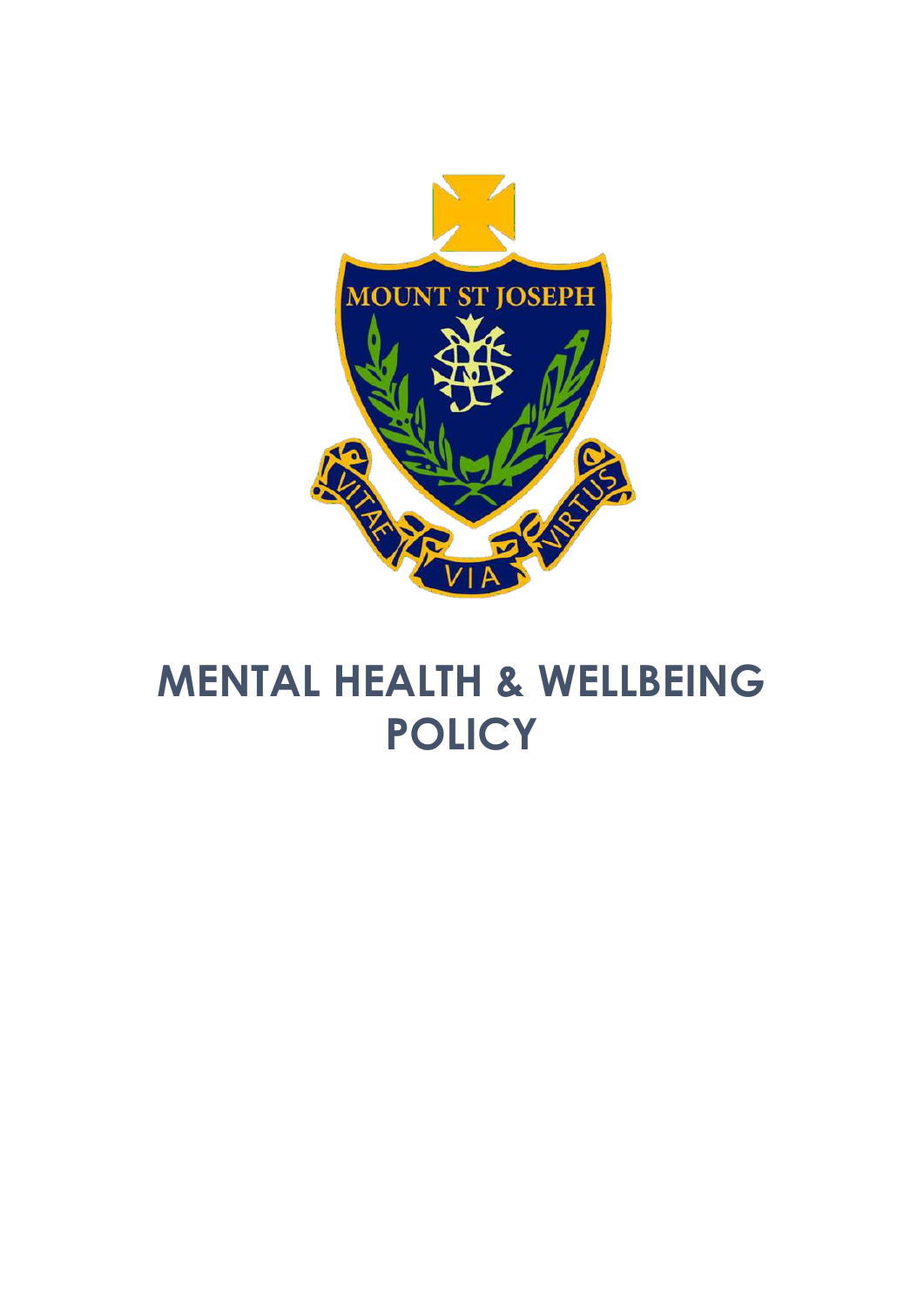| <b>Mount St Joseph Document Control Table</b> |                                                   |                         |                                                                |  |
|-----------------------------------------------|---------------------------------------------------|-------------------------|----------------------------------------------------------------|--|
| <b>Document Title:</b>                        | <b>Mental Health &amp;</b><br>Wellbeing           | Author name / post:     | <b>BOSCEP Christ at the</b><br>Centre Committee/<br><b>MSJ</b> |  |
| <b>Version Number:</b>                        | 1.3                                               | <b>Document Status:</b> | <b>SLT</b>                                                     |  |
| Date Approved:                                | <b>Sept 2021</b>                                  | <b>Approved By:</b>     | <b>SLT</b>                                                     |  |
| <b>Effective Date:</b>                        | <b>Sept 2021</b>                                  | Date of next review:    | <b>Sept 2022</b>                                               |  |
| <b>Publication</b><br>method:                 | <b>Reference Drive</b><br><b>Staff newsletter</b> | Date published          | <b>Sept 2022</b>                                               |  |
| <b>Superseded</b><br><b>Version:</b>          | 1.2                                               |                         |                                                                |  |

| <b>Document History</b> |             |                                        |  |
|-------------------------|-------------|----------------------------------------|--|
| <b>Version</b>          | <b>Date</b> | <b>Notes on Revisions</b>              |  |
|                         | Feb 2019    |                                        |  |
| 1.2                     | Sept 2020   | Information on staff training added.   |  |
| 1.3                     | Sept 2021   | Information on support measures added. |  |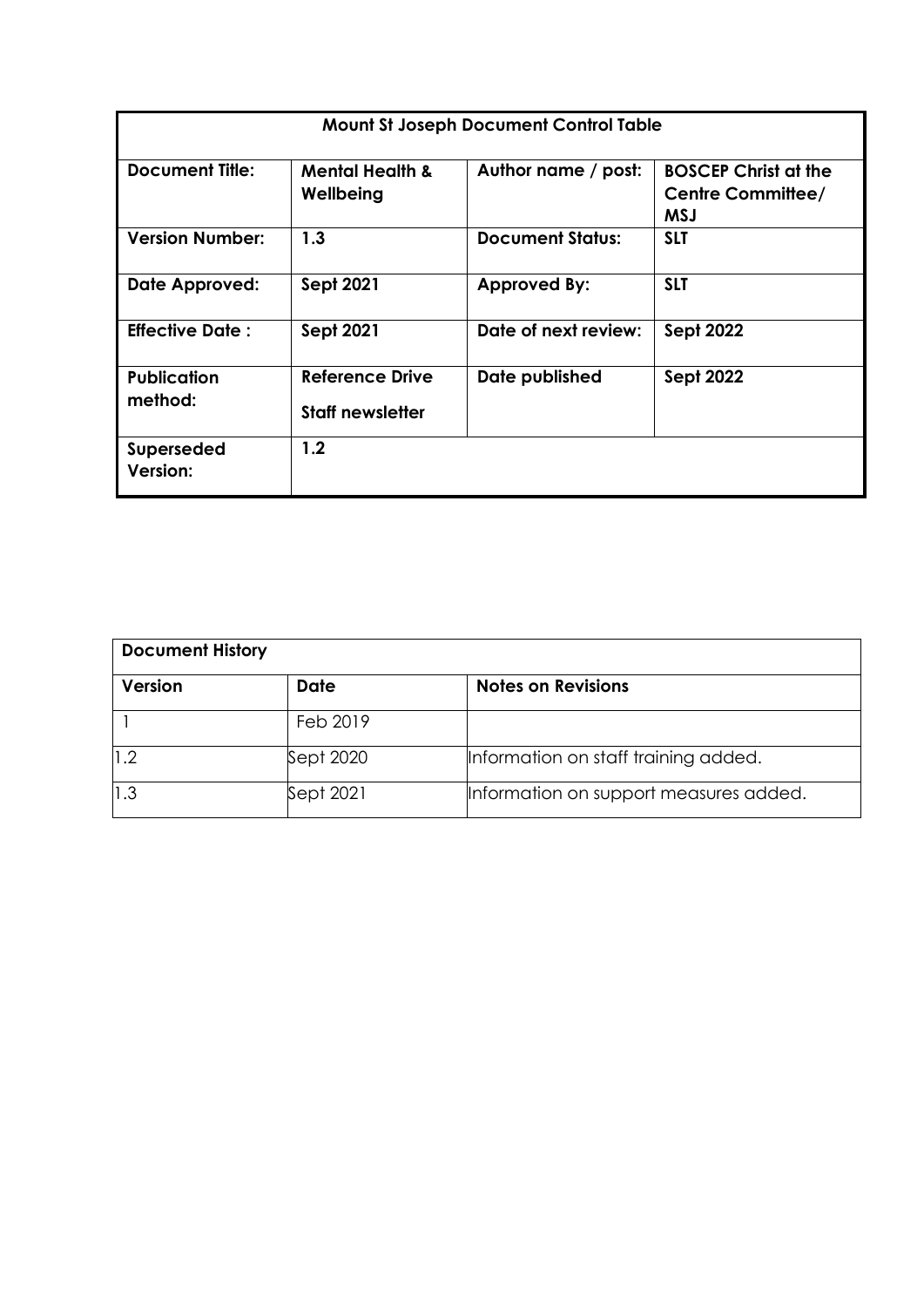### **Mental Health and Well Being**

At **Mount St Joseph** in partnership with BOSCEP (Bolton Schools Catholic Education Partnership), we believe that all members of our community are created in the image and likeness of God, and that they should be valued and loved. With this mission at the forefront of our work, our school seeks to support the mental health and well-being of our students and staff, so that they are given respect and dignity and feel a sense of belonging within our community.

## **1. Why mental health and wellbeing is important**

At this school, we aim to promote positive mental health and wellbeing for ourwhole school community (children, staff, parents and carers), and recognise howimportant mental health and emotional wellbeing is to our lives in just the same way as physical health. We recognise that positive mental health is a crucial factor in overall wellbeing and can affect learning, achievement and performance.

The Department for Education (DfE) recognises that: "*in order to help their children succeed; schools have a role to play in supporting them to be resilient and mentally healthy".*

Schools can be a place for children and young people to experience a nurturing and supportive environment that has the potential to develop self-esteem and give positive experiences for overcoming adversity and building resilience. For some, school will be a place of respite from difficult home lives and offer positive role models and relationships, which are critical in promoting positive wellbeing and can help engender a sense of belonging and community.

Our role in school is to ensure that all members of our school community are able to manage times of change and stress, and that they are supported to reach their potential or access help when they need it. We also have a role to ensure that all know about what they can do to maintain positive mental health; what affects their mental health; how they can help reduce the stigma surrounding mental health issues, and where they can go if they need help and support.

Our aim is to help develop the protective factors which build resilience to mental health problems and to be a school where:

- all members of our school community are valued
- all have a sense of belonging and feel safe
- all feel able to talk openly with trusted adults / colleagues about their problems without feeling any stigma
- positive mental health is promoted and valued
- bullying is not tolerated

#### **2. Purpose of the policy**

This policy sets out:

- how we promote positive mental health
- how we prevent mental health problems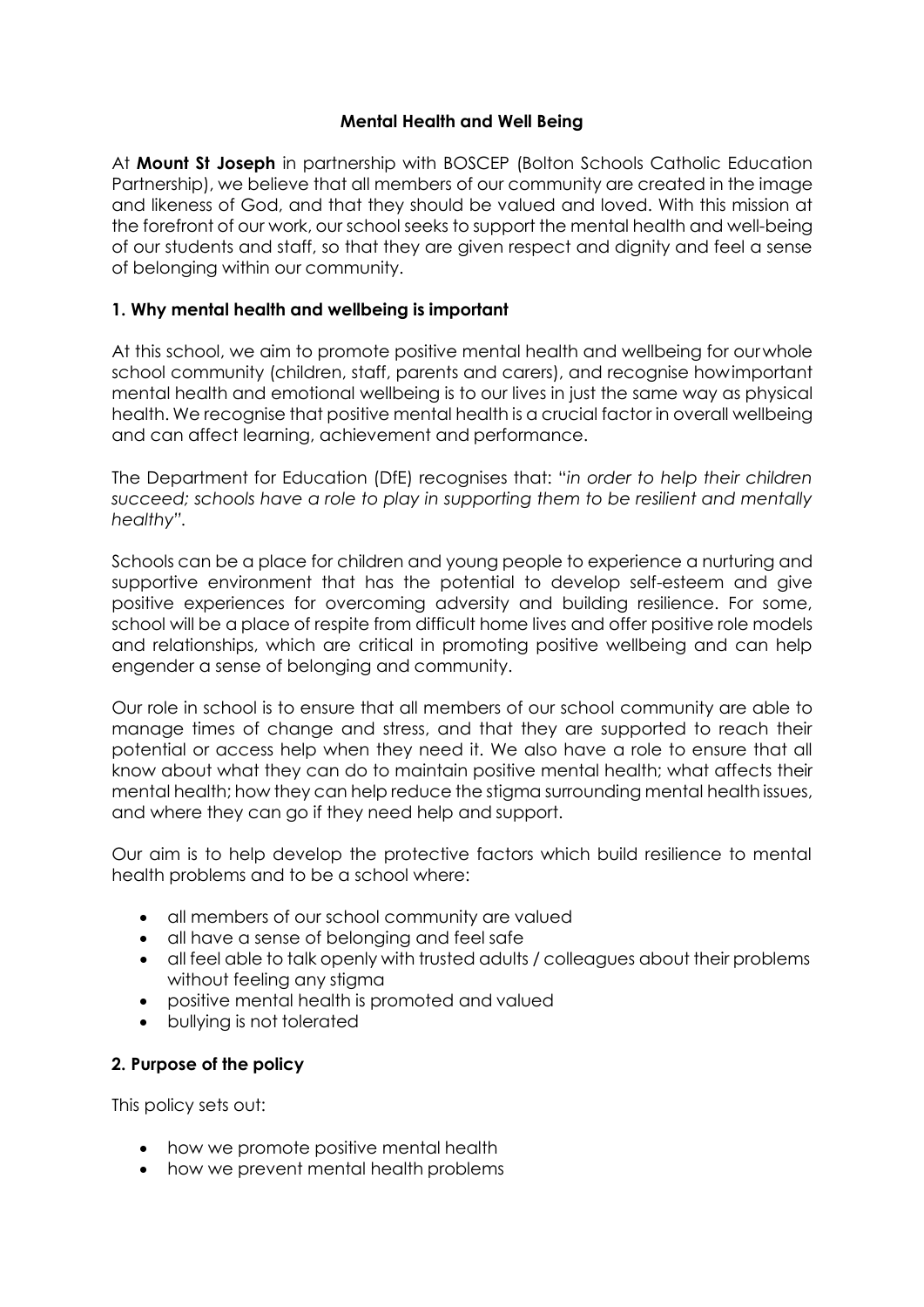- how we identify and support those in our community with mental health needs
- how we train and support all staff to understand mental health issues andspot early warning signs to help prevent or address mental health problems in either children or work colleagues
- key information about some common mental health problems

## **3. Definition of mental health and wellbeing**

We use the World Health Organisation's definition of mental health and wellbeing:

*"…a state of well-being in which every individual realises his or her own potential, can cope with the normal stresses of life, can work productively and fruitfully, and is able to make a contribution to her or his community".*

Mental health and wellbeing is not just the absence of mental health problems. We want all members of our school community to:

- feel confident in themselves
- be able to express a range of emotions appropriately
- be able to make and maintain positive relationships with others
- cope with the stresses of everyday life
- manage times of stress and be able to deal with change
- learn, achieve and flourish

## **4. A whole school approach to promoting positive mental health**

We take a whole school approach to promoting positive mental health that aims to help children and staff become more resilient, happy and successful and to prevent problems before they arise.

This encompasses seven aspects:

1. Creating an ethos, policies and behaviours that support mental health and resilience, and which everyone understands

2. Promoting positive social relationships, supporting each other and seeking help when needed

- 3. Promoting resilience in teaching and learning
- 4. Teaching children social and emotional skills and an awareness of mental health.
- 5. Early identification of and planned support for mental health needs within our community, including working with specialist services.
- 6. Effectively working with parents and carers.
- 7. Supporting and training staff to develop their skills and their own resilience.

We also recognise the role that stigma can play in preventing understanding and awareness of mental health issues. We therefore aim to create an open and positive culture that encourages discussion and understanding of these issues.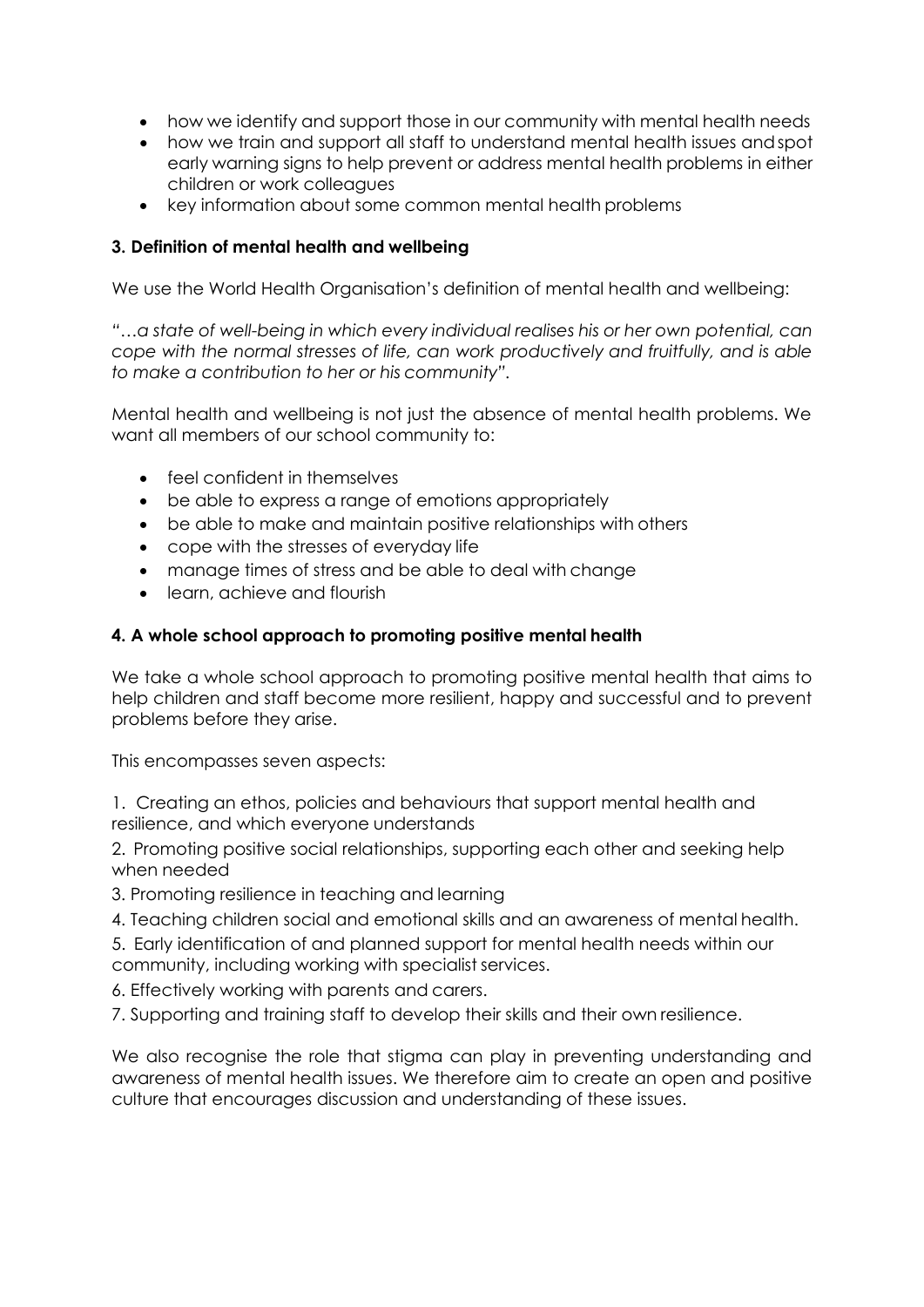### **5. Staff roles and responsibilities**

We believe that all staff have a responsibility to promote positive mental health, and to understand about protective and risk factors. Some children and adults will require additional help and all staff should have the skills to look out for any early warning signs of mental health problems and ensure that those with mental health needs get early intervention and the support they need.

All staff should understand about possible risk factors that might affect mental health, such as: physical long-term illness; having a parent who has a mental health problem; death and loss (including loss of friendships); family breakdown and bullying. They should also understand the factors that protect children and adults from adversity, such as self-esteem, communication and problem-solving skills, a sense of worth and belonging and emotional literacy. This knowledge and understanding will be developed through regular CPD.

Our PSHE Lead will:

- lead and work with other staff to coordinate whole school activities to promote positive mental health and wellbeing.
- lead on PSHCE teaching about mental health.
- provide advice and support to staff and organises training and updates.

#### Our SENCo will:

• liaise with mental health services, and, where appropriate, make individual referrals

Our Pastoral team will:

- provide advice and support to staff and students
- liaise with the wider community and mental health services, where appropriate

#### **6. Promoting positive mental heath**

We believe the School has a key role in promoting positive mental health and helping to prevent mental health problems for both children and staff. Our School has developed a range of strategies and approaches including:

#### *Student-led activities*

- Campaigns and assemblies to raise awareness of mental health
- Peer mediation and Peer mentoring children working together to solve problems and planned sessions where identified adults mentor a designated child
- Nurture Group and Homework Champions a lunchtime group providing peer to peer support at lunchtime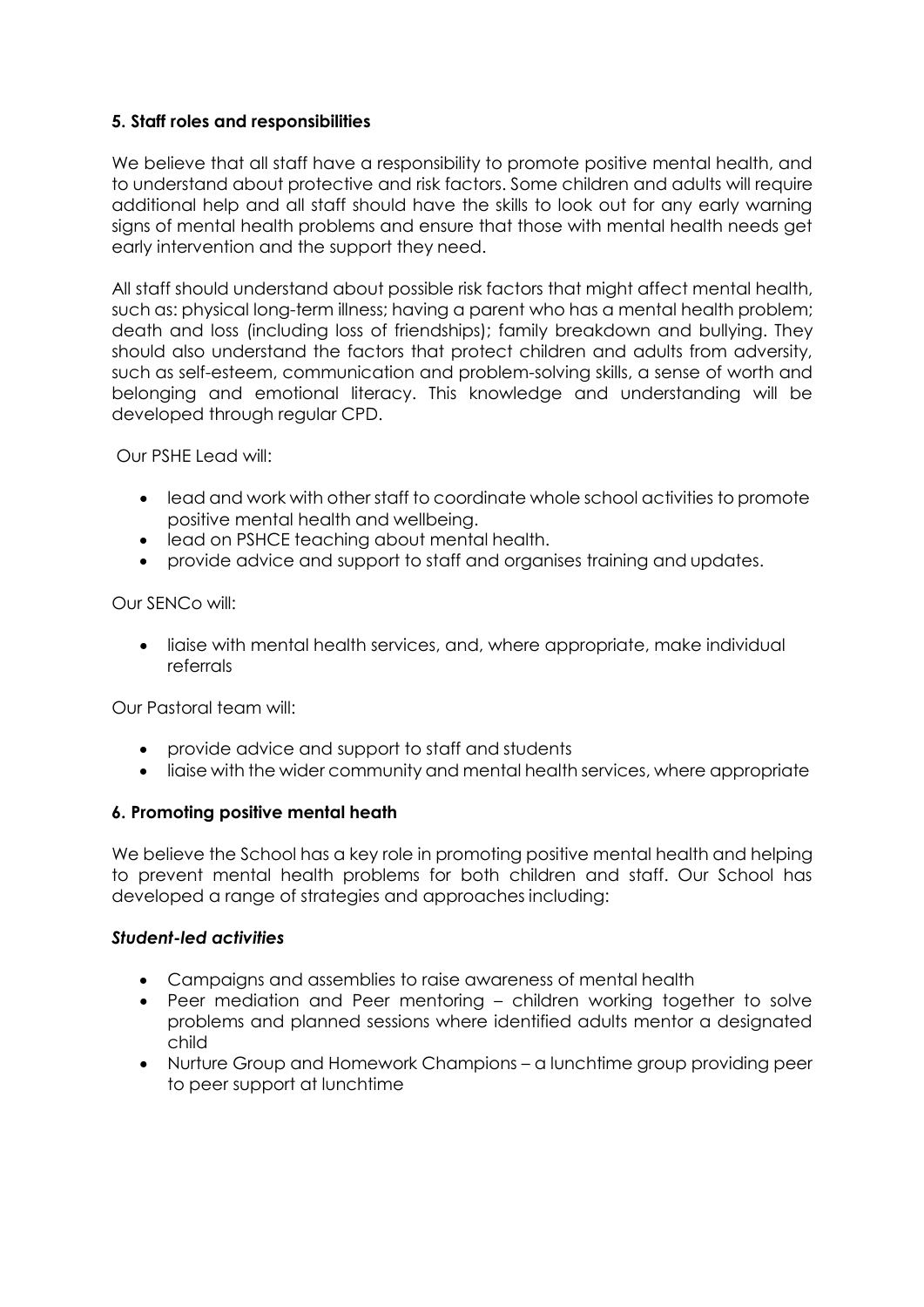### *Transition programmes*

• Transition Programme to secondary school which includes vulnerable students having regular visits to support a smooth transition to the secondary school

## *Class activities*

- Premium banking a mechanism where children can be praised for certain duties, tasks or things they have done and have them celebrated in class
- Suggestion boxes / Student Voice a similar mechanism where children can anonymously share worries or concerns in class
- Mental health teaching programmes e.g. based on cognitive behavioural therapy
- P4C (Philosophy for Children) class based programme to encourage students to develop cognitive problem solving through reasoning and discussion

#### *Whole school*

- Termly breakfasts Inclusion Lead for Social, Emotional & Mental Health Needs runs breakfasts for staff to talk about mental health issues and do ongoing promotion
- Wellbeing weeks whole school focus on doing things which make us feel good
- Displays and information around the School about positive mental health and where to go for help and support
- Staff mental health leaflet
- Mental Health & Wellbeing days
- Mental Health support and counselling available for students and staff.

#### *Small group activities*

- Nurture groups
- Resilience Training
- P4C / Class debate a small group intervention to improve children's communication skills around turn taking, dealing with issues, resolving conflict
- Group counselling sessions a small group discussion looking at varying subjects including overcoming anxiety; dealing with conflict, developing resilience

#### *Staff activities*

- Termly questionnaires
- Mental Health awareness training
- Health & Wellbeing sessions
- Personal Wellbeing training sessions.
- Staff voice
- Wellbeing newsletter
- #WellbeingWednesday

#### *Teaching about mental health and well-being*

• Through our PSHE curriculum, we teach the knowledge and social and emotional skills that will help children to be more resilient, understand about mental health and be less affected by the stigma of mental health problems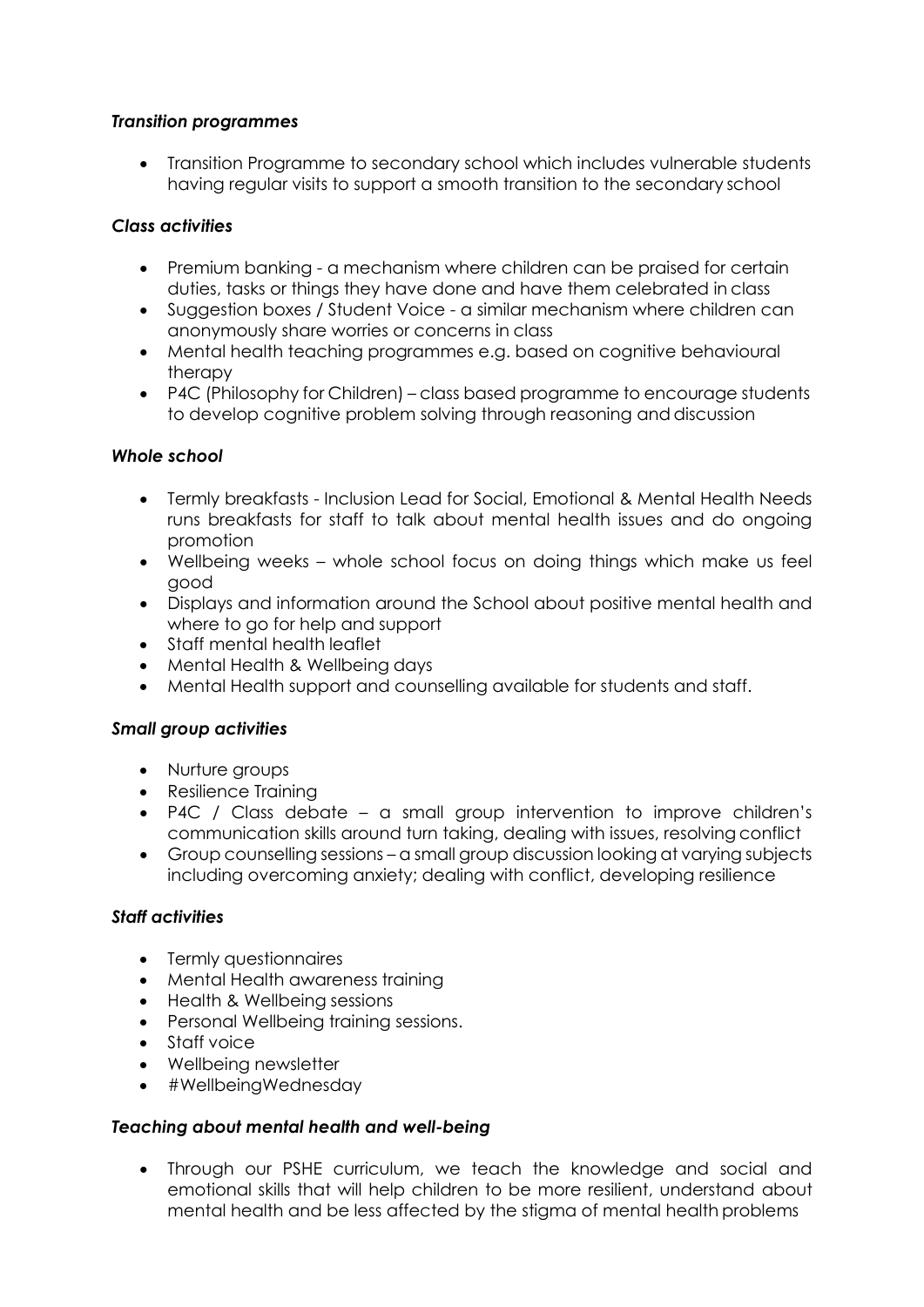## **7. Identifying, referring and supporting children and staff with mental health needs**

We are committed to:

- providing a safe environment to enable children and staff to express themselves and be listened to
- ensuring that the welfare and safety of all are paramount
- identifying appropriate support for mental health needs
- involving parents and carers when their child needs support

#### **8. Early Identification**

Our identification system involves a range of processes. We aim to identify mental health needs as early as possible to prevent things getting worse. We do this in different ways including:

- questionnaires
- analysing behaviour, exclusions, visits to the medical room/school nurse, attendance and sanctions
- using diagnostic tools such as Leuven scales; Boxall Profile; to identify those who might need support
- clear procedures for reporting concerns about children or staff
- termly Student Progress Review meetings
- staff appraisals
- regular meetings for staff to raise concerns
- gathering information about children from a previous school at transfer

All staff at will receive regular CPD so that they are well informed and are able to identify and act upon the signs of possible mental health issues in children and adults.

These signs might include:

- isolation from friends, family and work colleagues and becoming socially withdrawn
- changes in activity or mood or eating/sleeping habits
- falling academic achievement or work performance
- talking or joking about self-harm or suicide
- expressing feelings of failure, uselessness or loss of hope
- secretive behaviour
- an increase in lateness or absenteeism
- drugs or alcohol misuse
- physical signs of harm that are repeated or appear non-accidental
- repeated physical pain or nausea with no evident cause

The school is aware that mental health needs, such as anxiety, might appear as noncompliant, disruptive or aggressive behaviour, which may be related to home problems, difficulties with learning or managing workload, or difficulties with relationships.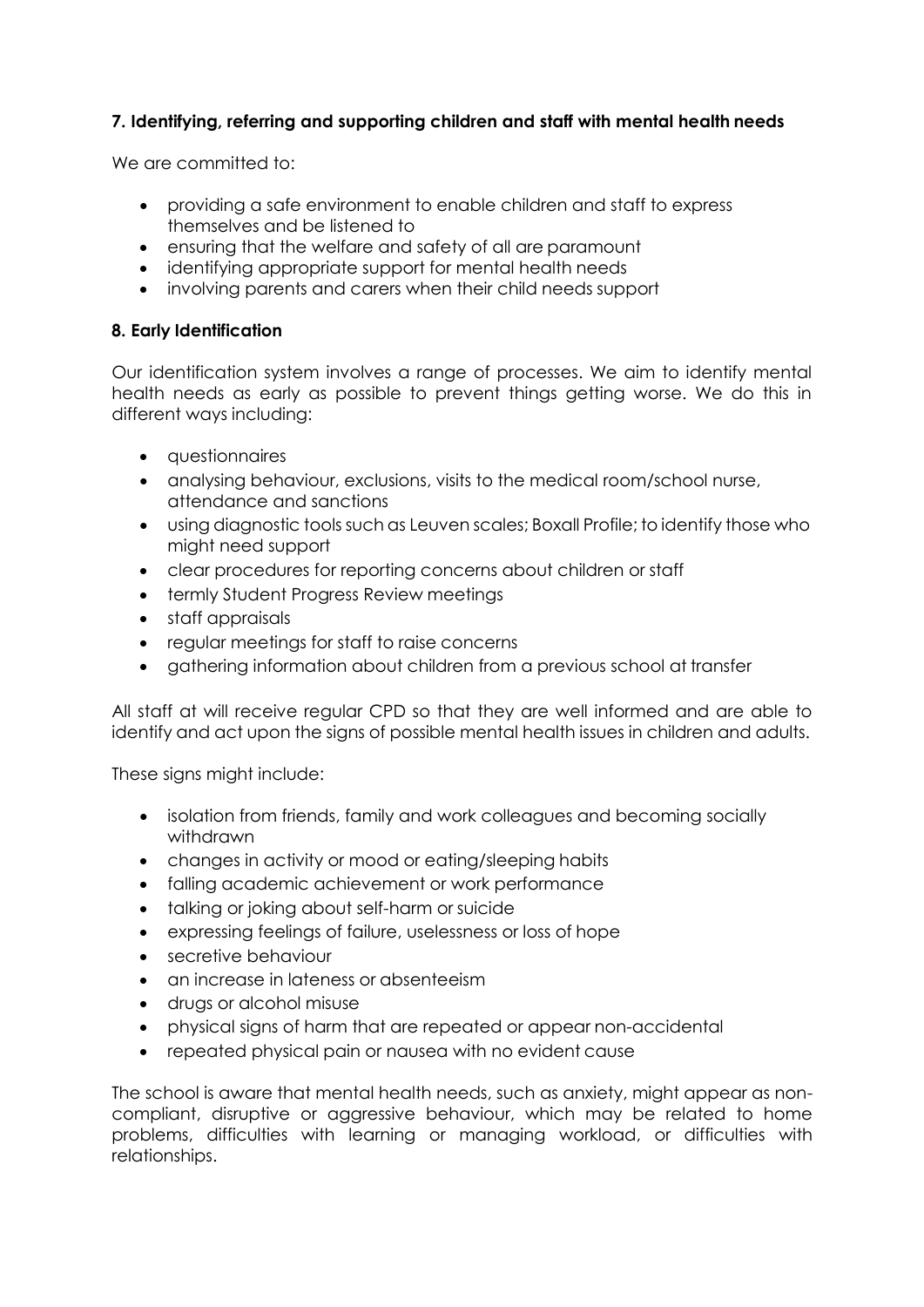### **9. Disclosures**

All disclosures will be approached in a calm, supportive and non-judgmental way; the emotional well-being of all members of our community is paramount and so we will always endeavour to support and listen, rather than advice.

We recognise the important role parents and carers have in promoting and supporting the mental health and wellbeing of their children. For those children identified as needing specialist support, the school will follow its SEND procedures, involving external agencies where appropriate. In the case of disclosures about members of staff, the confidential support of Occupational Health will be sought.

## **10. Supporting and training staff**

We want all staff to:

- be confident in their knowledge of mental health and wellbeing
- be able to promote positive mental health and wellbeing
- identify mental health needs early in children and know what to do and where to get help

Therefore, annual CPD will be offered. A number of staff including the Deputy Head Teacher, SENCO and Pastoral Care Team have received Mental Health Training.

We also promote a healthy work life balance through:

- a manageable feedback and marking policy
- access to counselling service
- additional non-contact time
- Wellbeing sessions including staff yoga, cookery sessions etc.
- regular social events
- recognition of birthdays / special events
- Streamlined report writing
- Staff time saving initiatives including scheduled on-site car valet, mail service etc.
- Access to healthy lifestyle resources

Mount St Joseph is committed to maintaining a school ethos which supports the mental health and well-being of all members of its community.

This policy will be reviewed annually.

This policy will be used in conjunction with other policies, including, but not restricted to:

- Safeguarding and Child Protection
- Behaviour
- Code of Conduct for Staff
- Anti-Bullying
- Health and Safety
- Intimate Care